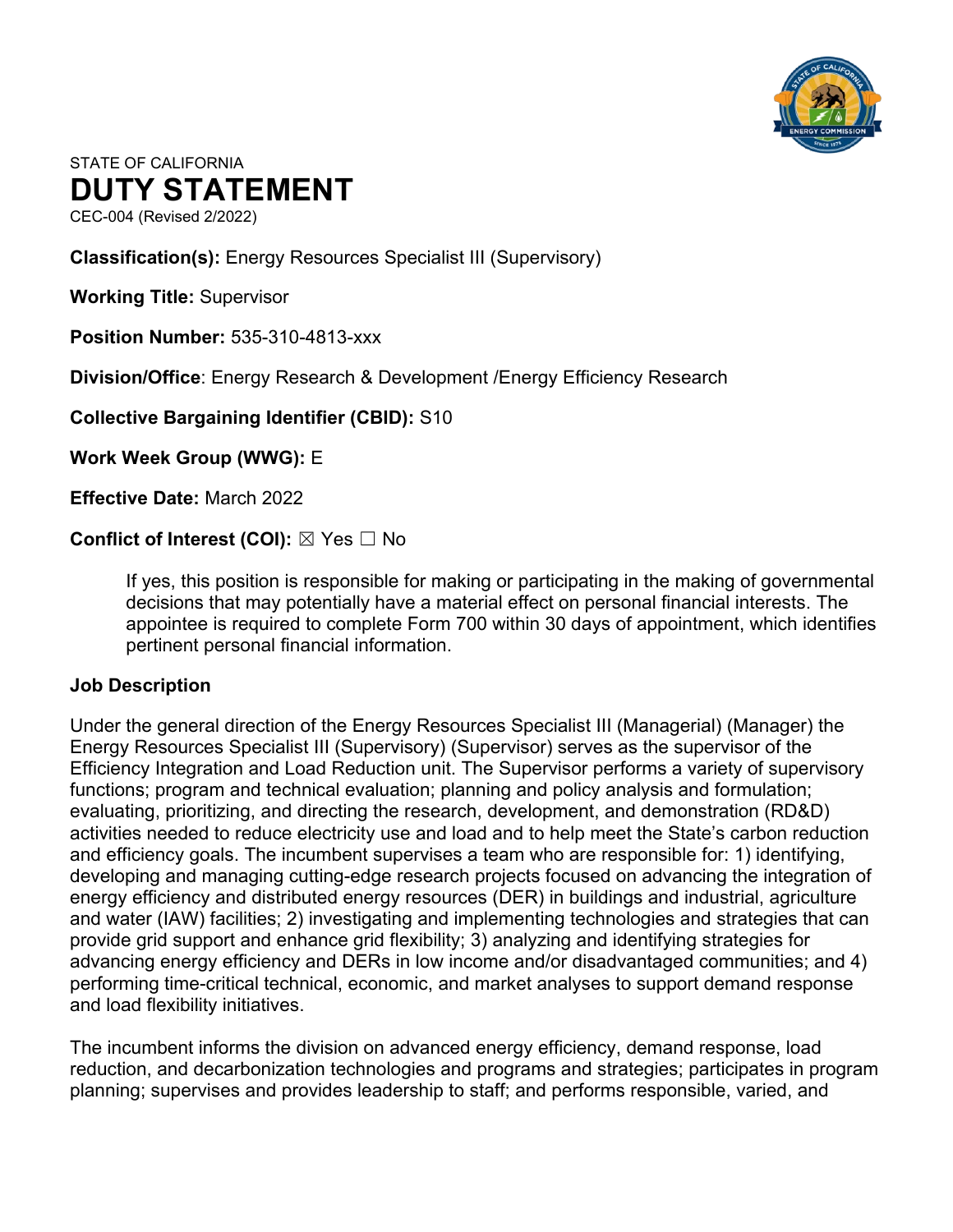complex technology, economic, and other analyses to support energy RD&D that provides ratepayer benefits.

## **Essential Duties**

50% Plans, directs, oversees, and supervises a staff of technical specialists and engineers in their analyses and evaluation of research and project initiatives associated with advancements in energy efficiency, distributed energy resources, demand response, and load flexibility associated with buildings and the industrial, agriculture, and water sectors. Independently analyzes and advises Commission management on the most promising research to meet state energy policy goals, including recommendations to address issues associated with load flexibility and new policies being proposed by the CEC or other agencies. Ensures that technical and policy documents prepared by staff and outside consultants are coordinated and integrated with other technical disciplines; consistent with Division and Commission policies and objectives; technically adequate and accurate; and appropriate for the intended audience. Ensures a high degree of quality control (rigorous analytical and technical foundation and meticulous writing technique) over all products originating with staff in the unit and ensures timely completion of staff assignments.

Foster a positive work environment, support positive recognition, and enforce personnel disciplinary actions as necessary to maintain high performance, morale, and equity across the unit and Division. Provide supervision for all individuals within the unit; communicate with staff through routine meetings; provide staff training, individual performance monitoring, and feedback and coaching to assist staff in meeting and exceeding performance standards; perform direct personnel management activities including periodic performance evaluations, and disciplinary actions; sustain individual and team motivation; assist staff in career development; and complete personnel actions to recruit and promote team members.

- 30% Brief and advise management on a broad spectrum of technology areas listed above. Provide management project and program updates, and make recommendations to the Manager, Division management, Executive Office, and Commission policy committees. Develop the goals and objectives of the team in collaboration and consultation with technical experts, the Manager, Division management, and Commissioners.
- 15% Consults with stakeholders including representatives from government, RD&D organizations, utilities representatives, private developers, technical experts, and others to identify RD&D opportunities and develop and implement projects that provide the most public benefits to California ratepayers and meet the policy and technical objectives of the RD&D program. Makes presentations at workshops and conferences and provides expert testimony at hearings sponsored by the Energy Commission, Public Utilities Commission, and other agencies.

## **Marginal Duties**

5% Performs other duties as required, consistent with the specifications of the classification.